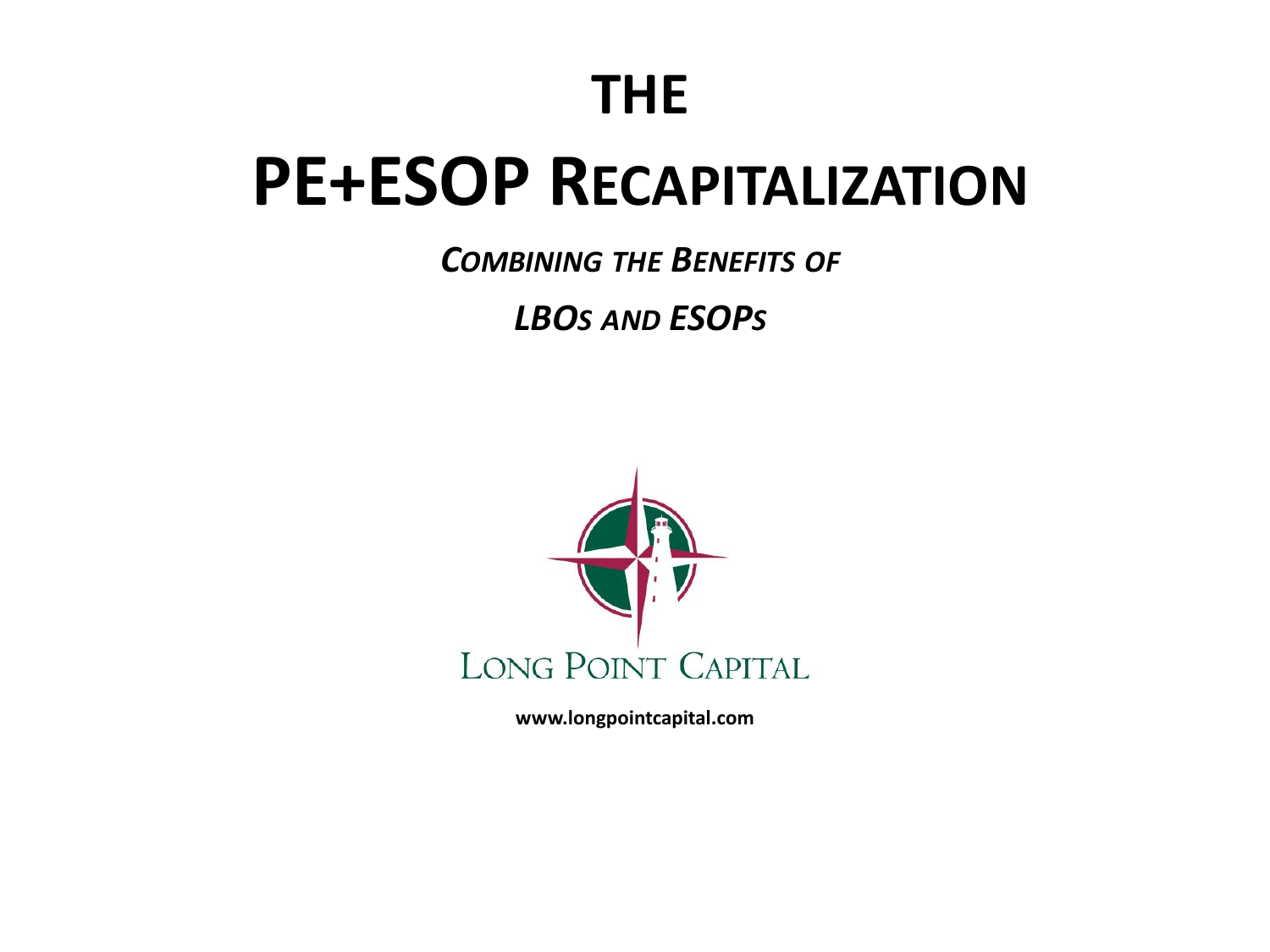#### **INTRODUCTION**

- ► A **PE+ESOP Recapitalization** is an investment structure which combines the benefits of an ESOP (Employee Stock Ownership Plan) and an LBO (Leveraged Buyout) to provide unique advantages to entrepreneurs seeking liquidity
- ► **Long Point Capital** has successfully pioneered the PE+ESOP Recapitalization structure in the U.S. middle market
- ► **The PE+ESOP Recapitalization structure** complements Long Point's 15+ years of successful history investing in middle market companies with entrepreneurs

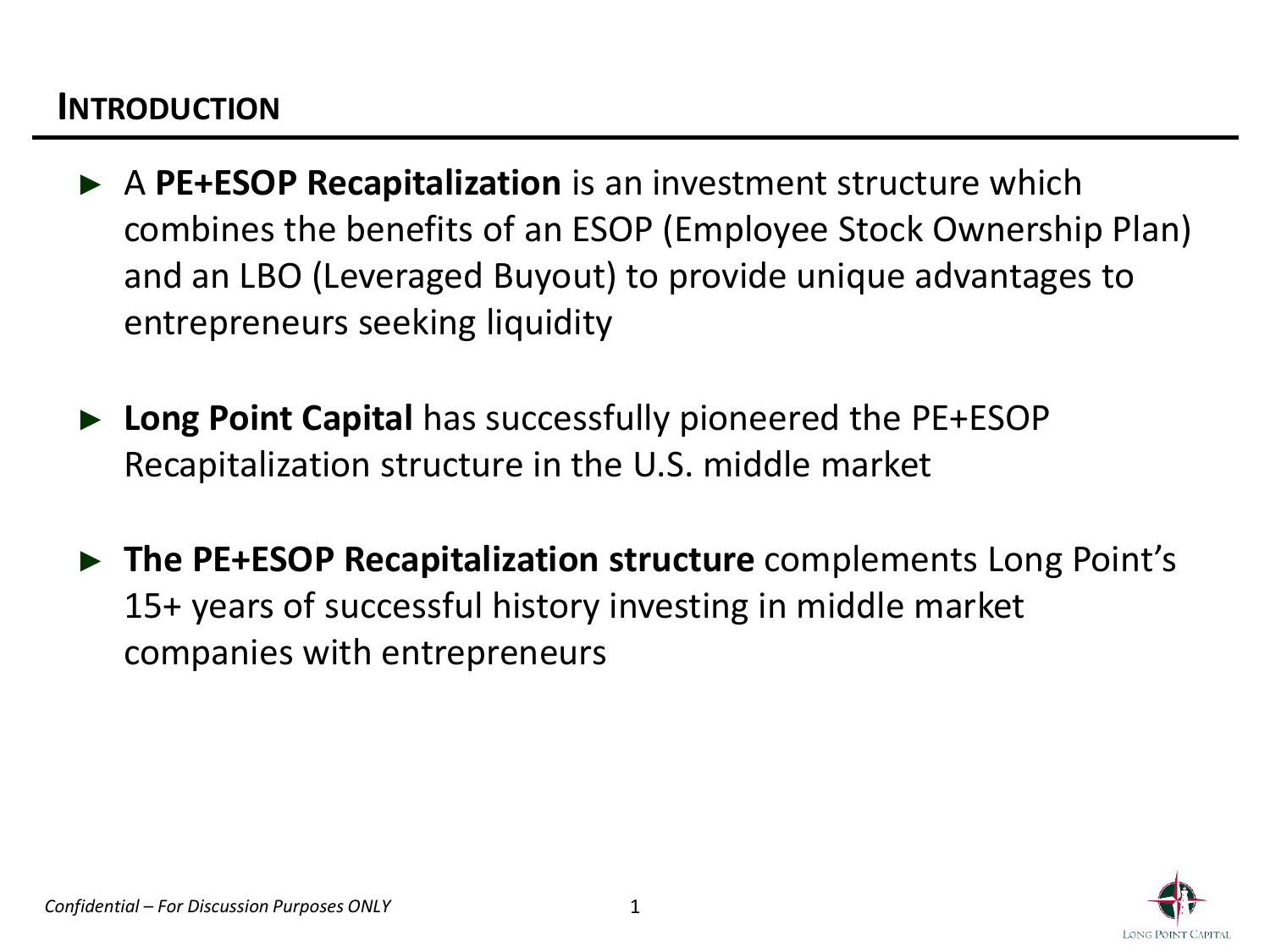#### **BENEFITS OF THE PE+ESOP RECAPITALIZATION**

- ► **Tax Savings for the Seller**  Allows the seller to defer or eliminate the capital gains tax, generating over 40% more after-tax proceeds than a traditional LBO
- ► **Cash Flow for the Company**  Reduces or eliminates corporate income taxes, providing more discretionary cash flow for growth, debt pay down, or current payments to investors
- ► **Employee Motivation** Creates a valuable employee benefit plan through an ESOP which can be tailored to attract and retain employees
- ► **Seller Legacy**  Publicized as a sale to the employees, not as a sale to a private equity group

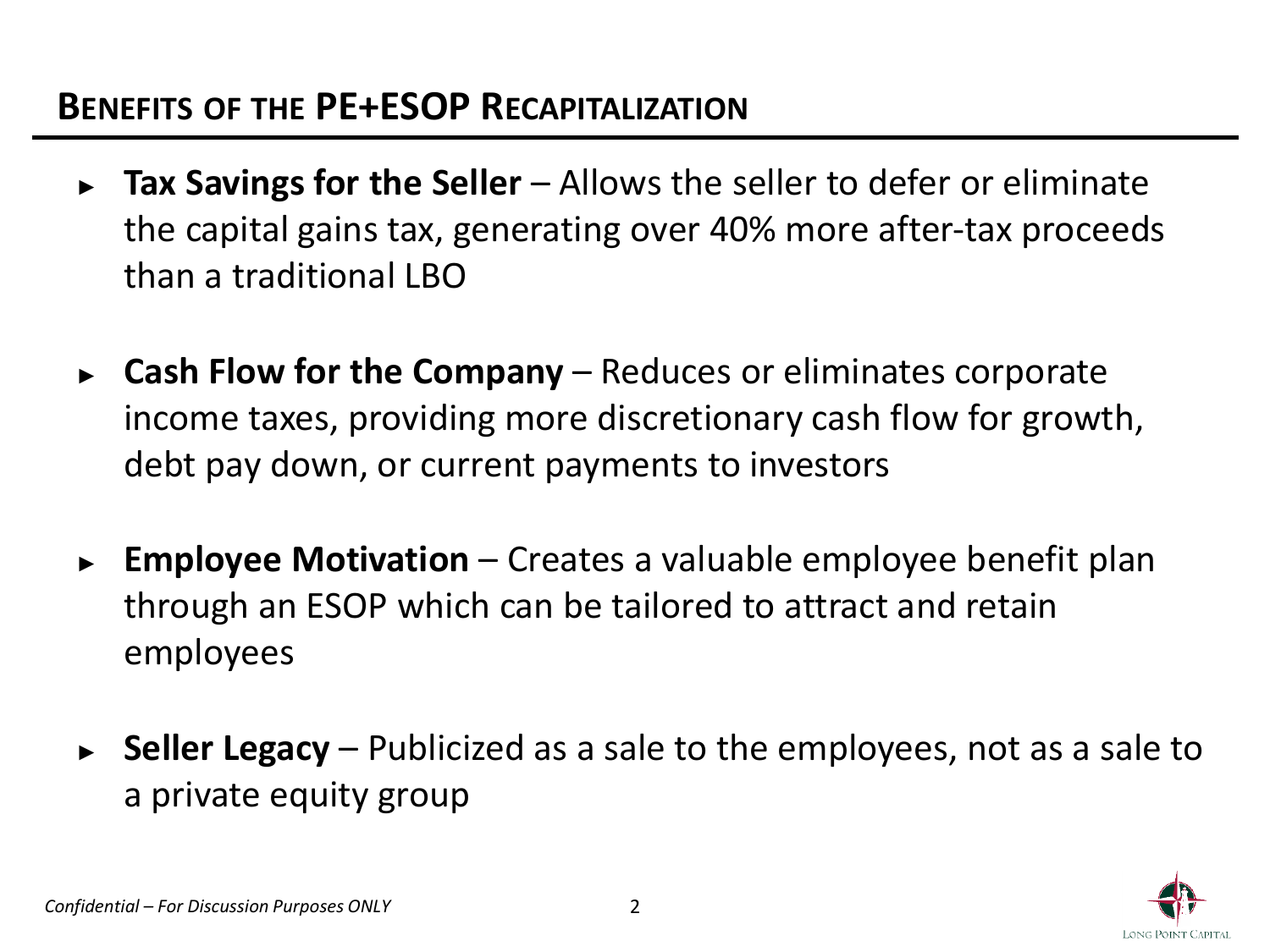#### **THE PE+ESOP RECAPITALIZATION COMBINES THE BEST FEATURES OF THE**

**TRADITIONAL ESOP TRANSACTION AND THE TRADITIONAL LBO TRANSACTION**

| <b>Benefit</b>                                        | <b>Traditional</b><br><b>ESOP</b> | <b>Traditional</b><br><b>LBO</b> | <b>PE+ESOP</b><br>Recapitalization |
|-------------------------------------------------------|-----------------------------------|----------------------------------|------------------------------------|
| <b>Capital Gain Deferral/</b><br><b>Elimination</b>   |                                   |                                  |                                    |
| <b>Corporate Tax Reduction</b>                        |                                   |                                  |                                    |
| <b>Employee</b><br><b>Benefit/Incentive</b>           |                                   |                                  |                                    |
| <b>Seller Liquidity</b>                               |                                   | $\checkmark$                     |                                    |
| <b>Removal of Seller</b><br><b>Personal Guarantee</b> |                                   | $\checkmark$                     |                                    |
| <b>Governance</b>                                     |                                   |                                  |                                    |

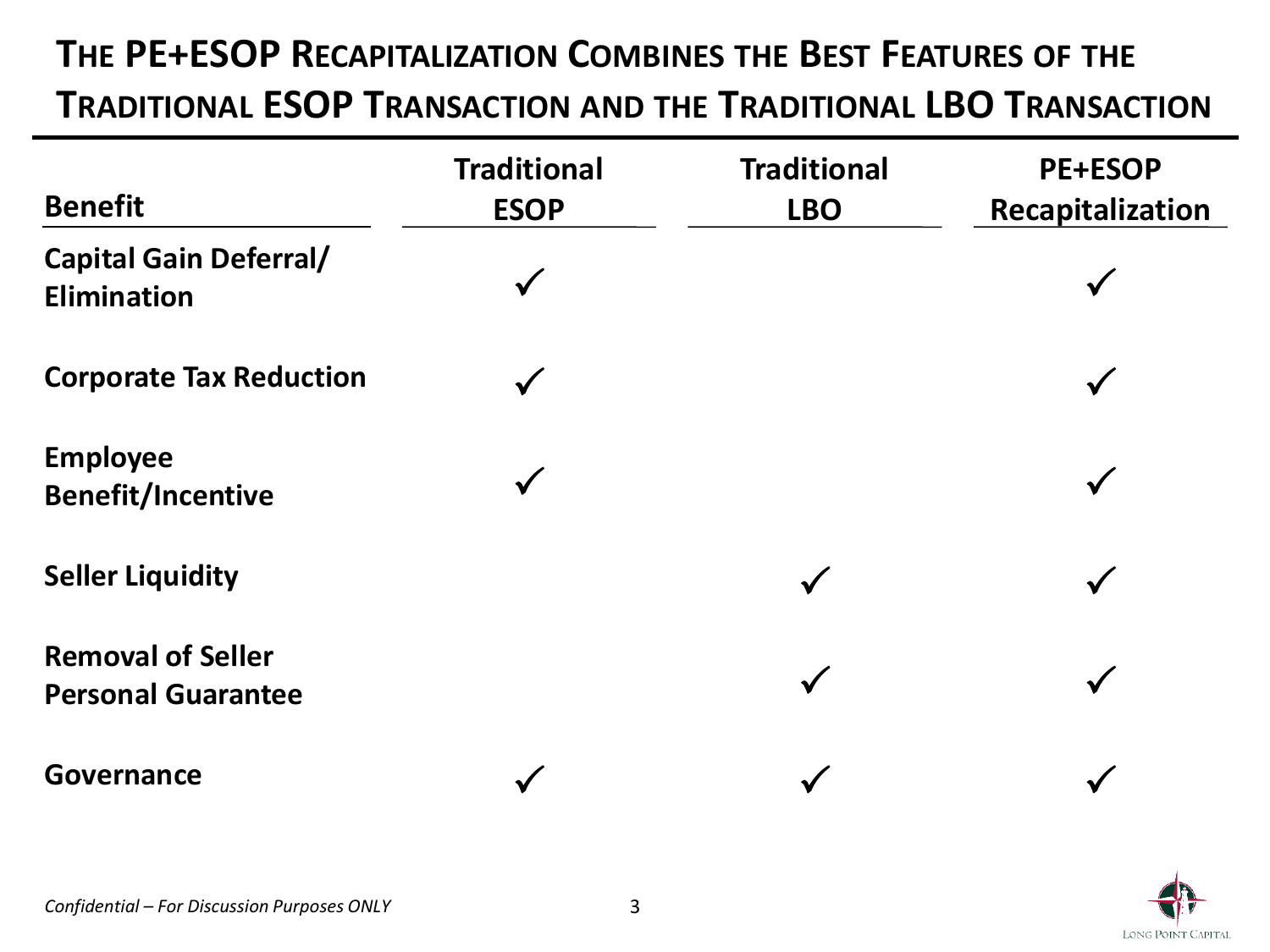#### **THE PE+ESOP RECAPITALIZATION IS A STRAIGHTFORWARD, PROVEN STRUCTURE**

- ► The PE+ESOP Recapitalization is a standard LBO that uses a proven ESOP structure to generate tax savings
- ► ESOP transactions have been successfully used for more than 40 years
- ► Over 10 thousand ESOPs covering over 13 million employees are operating in the U.S.
- ► The PE+ESOP Recapitalization was developed to combine the tax and liquidity benefits of ESOPs and LBOs
- ► Long Point Capital is the innovator of the PE+ESOP Recapitalization and is highly regarded in the ESOP community

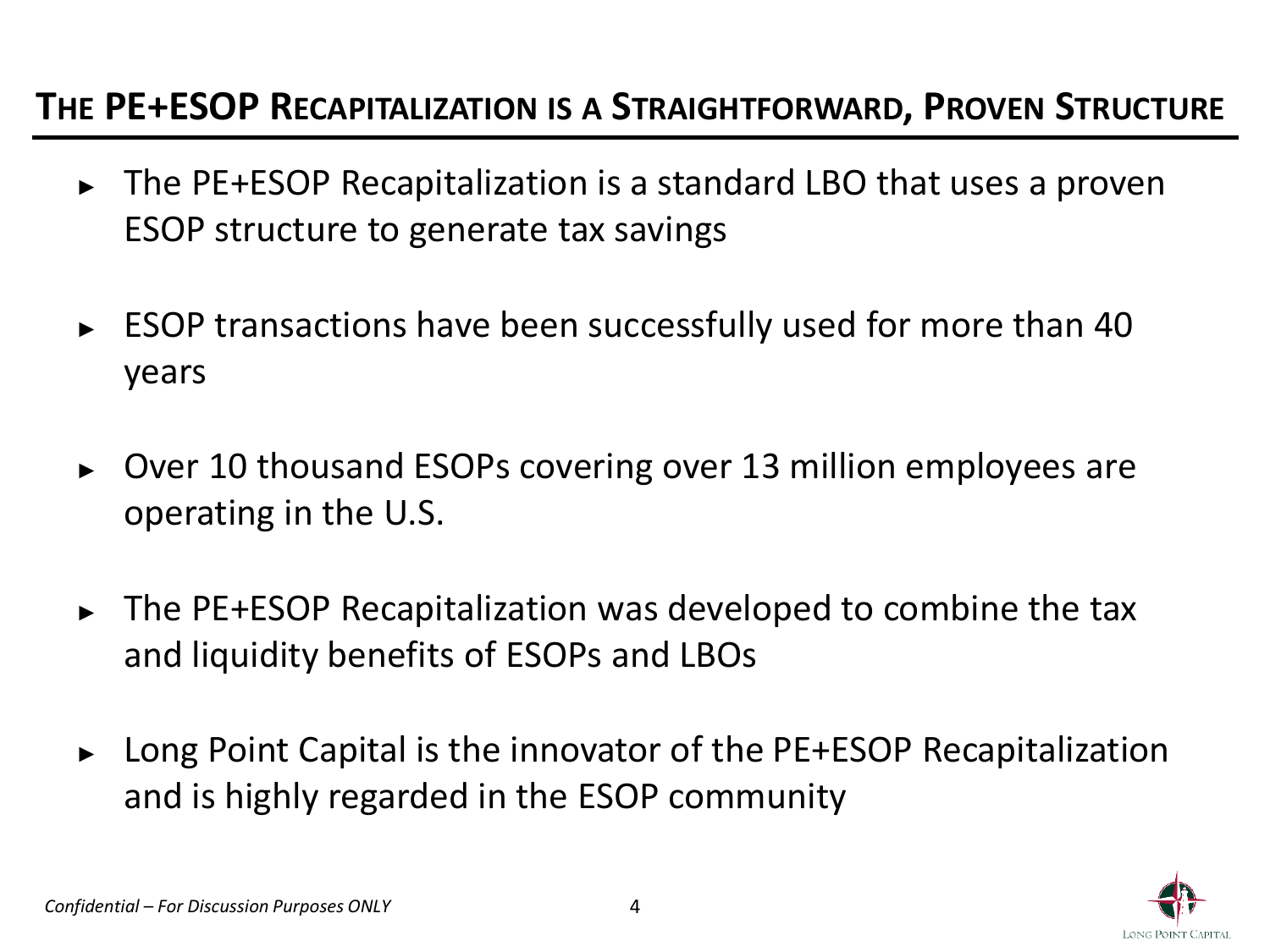# **FOR THE SELLER: THE PE+ESOP RECAPITALIZATION GENERATES SIGNIFICANTLY HIGHER AFTER-TAX PROCEEDS**

- The PE+ESOP Recapitalization generates 40% to 160% more after-tax proceeds than an LBO or an ESOP
- ► The PE+ESOP Recapitalization generates 14% more after-tax cash proceeds than a traditional cash sale **plus** a reinvestment in an attractive security

**\$100 million Transaction Value – Examples of Distribution of Proceeds to Seller**



*Confidential – For Discussion Purposes ONLY*

LONG POINT CAPITAL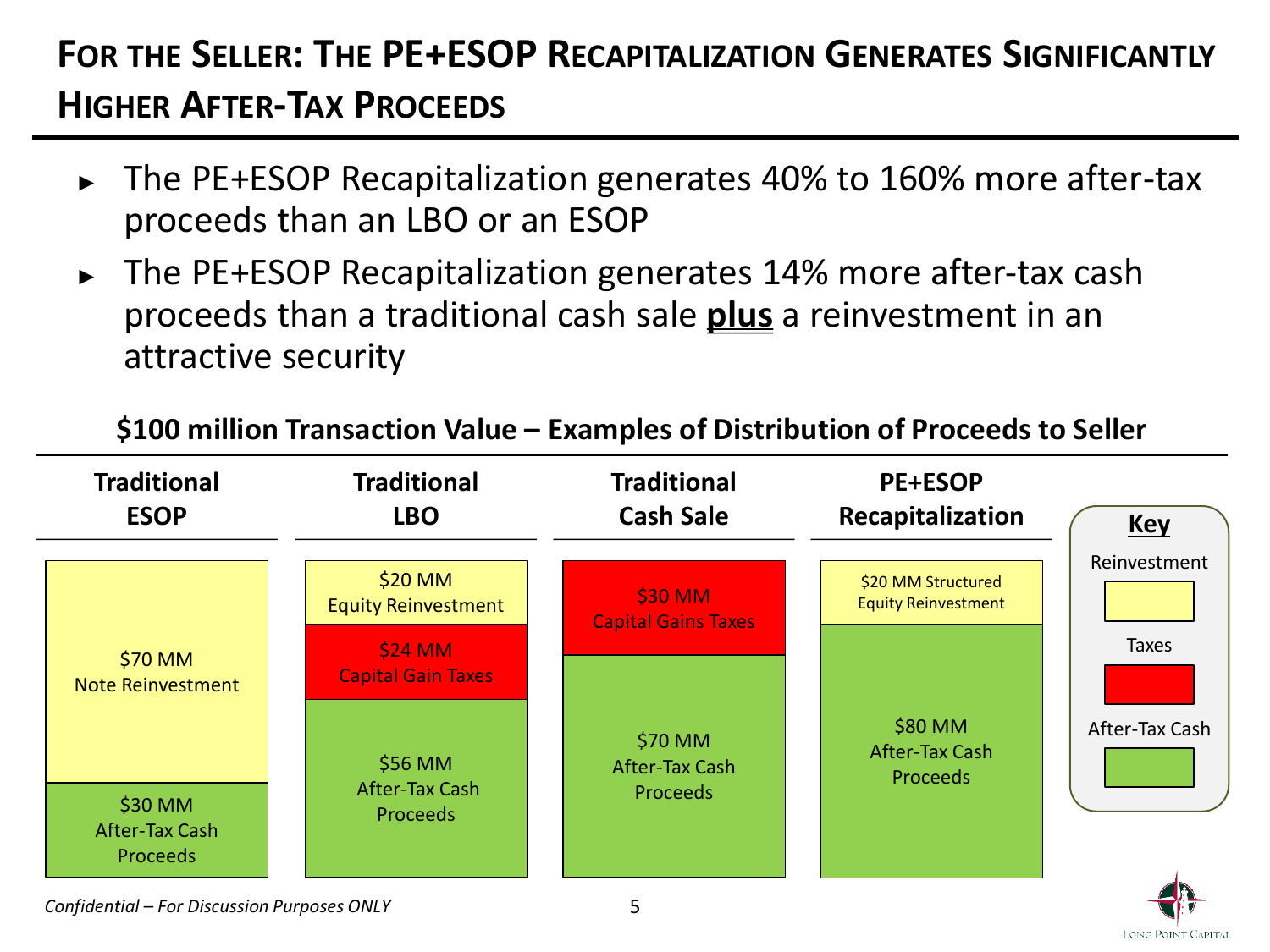# **FOR THE COMPANY: THE PE+ESOP RECAPITALIZATION GENERATES SIGNIFICANTLY HIGHER FREE CASH FLOW (FCF)**

- ► Tax savings provide a lower risk profile (based on multiples of effective EBITDA)
- $\blacktriangleright$  Tax savings provide flexibility with higher free cash flow
	- More capital for growth, or:
	- Current cash yield averaging over 12% per year

| <b>Free Cash Flow</b>                                                                                             |                                        | Leverage                                                                 |                                              |                           |                                               |                                               |  |
|-------------------------------------------------------------------------------------------------------------------|----------------------------------------|--------------------------------------------------------------------------|----------------------------------------------|---------------------------|-----------------------------------------------|-----------------------------------------------|--|
|                                                                                                                   |                                        | <b>Effective</b>                                                         |                                              | <b>LBO</b>                |                                               | <b>PE+ESOP</b>                                |  |
| <b>LBO</b>                                                                                                        | <b>PE+ESOP</b>                         | <b>LBO</b><br>Capital<br><b>EBITDA</b><br>\$24.5 MM*<br><b>Structure</b> |                                              | <b>EBITDA</b><br>Leverage | Capital<br><b>Structure</b>                   | <b>Effective</b><br><b>EBITDA</b><br>Leverage |  |
| <b>EBITDA</b><br>\$16.7 MM<br>$$7.7$ MM<br>Interest, D&A, and<br><b>Taxes</b><br>$$9$ MM<br><b>Free Cash Flow</b> | <b>EBITDA</b><br>\$16.7 MM<br>\$3.0 MM | \$10.8 MM<br>Interest, D&A, and<br><b>Taxes</b>                          | \$60 MM<br>Senior +<br><b>Mezzanine Debt</b> | 3.6x                      | \$60 MM<br>Senior +<br><b>Mezzanine Debt</b>  | 2.5x                                          |  |
|                                                                                                                   | Interest, D&A, and Taxes<br>$$13.7$ MM | \$13.7 MM                                                                | $$20$ MM<br><b>LPC Equity</b>                | 4.8x                      | \$20 MM<br><b>LPC Structured</b><br>Equity    | 3.3x                                          |  |
|                                                                                                                   | <b>Free Cash Flow</b>                  | <b>Free Cash Flow</b>                                                    | <b>\$20 MM</b><br><b>Seller Equity</b>       | 6.0x                      | \$20 MM<br><b>Seller Structured</b><br>Equity | 4.1x                                          |  |

#### **\$100 million Transaction Value – Examples of Free Cash Flow**

*Confidential – For Discussion Purposes ONLY* 6 **\* An LBO would need to generate 47% more EBITDA to generate the same discretionary cash flow which improves effective leverage by 32%** 

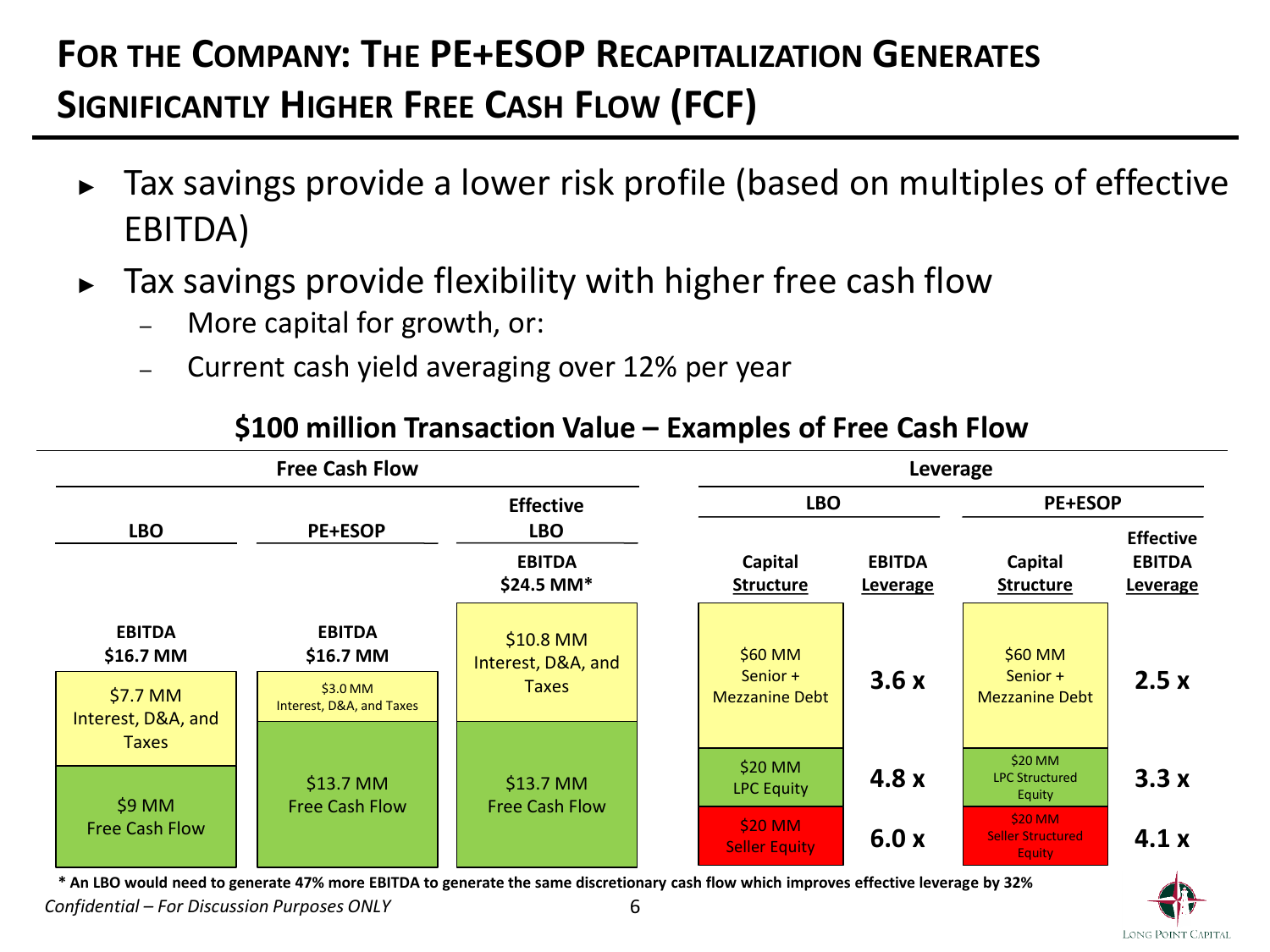Companies perform better after establishing an ESOP

| Difference in Post-ESOP to Pre-ESOP Performance <sup>1</sup> |         |  |  |  |
|--------------------------------------------------------------|---------|--|--|--|
| - Annual Sales Growth                                        | $+2.4%$ |  |  |  |
| - Annual Employment Growth                                   | $+2.3%$ |  |  |  |
| - Annual Growth in Sales per Employee                        | $+2.3%$ |  |  |  |

After ten years an ESOP company would be a third larger than a non-ESOP company

**(1) Data from 2000 Study by Douglas Kruse and Joseph Blasi of Rutgers University at 343 ESOP companies compared to 343 non-ESOP companies**

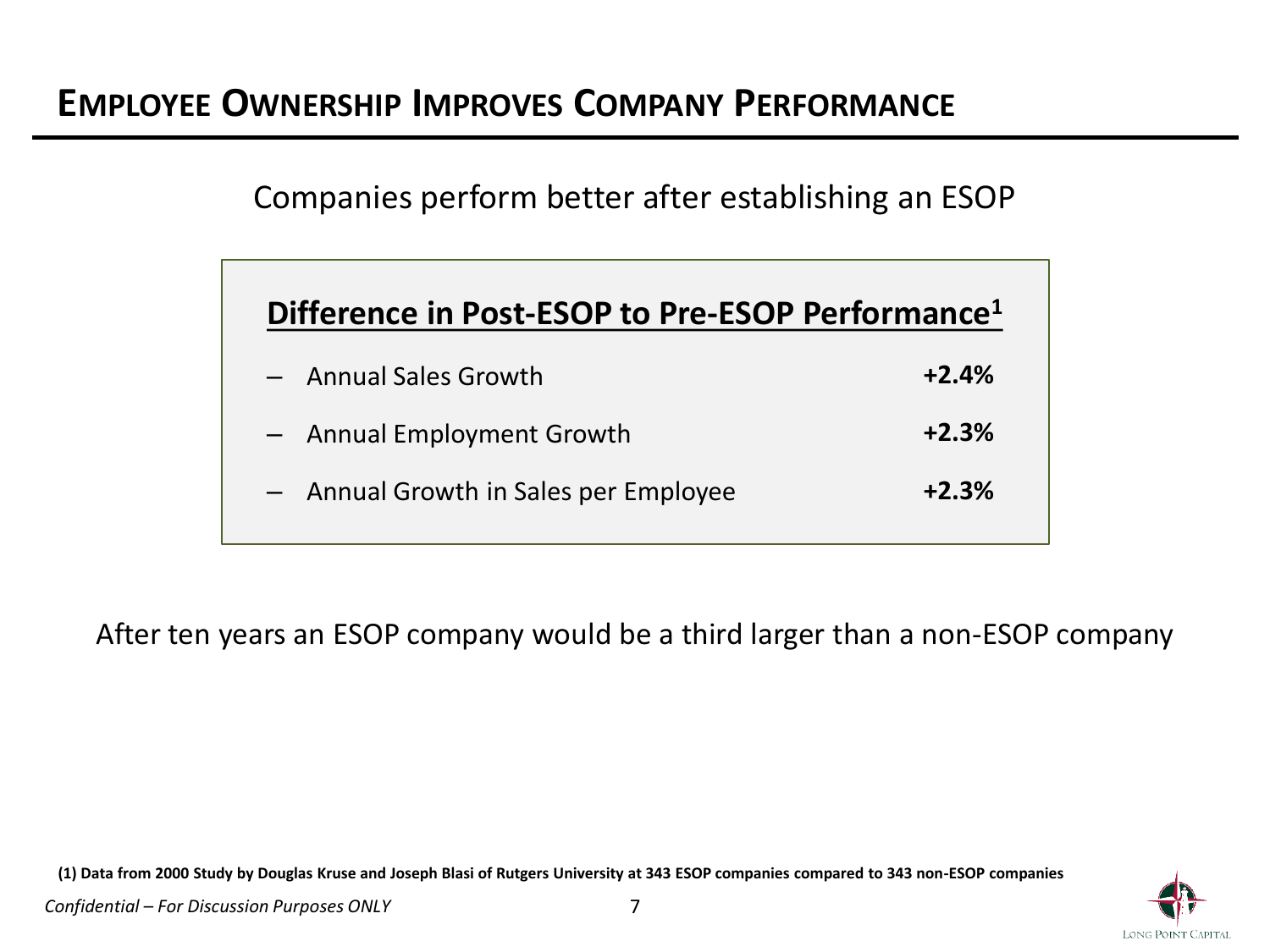# **THE PE+ESOP RECAPITALIZATION PROVIDES A STRONG LEGACY FOR THE OWNER AND MEANINGFUL RETIREMENT VALUE FOR THE EMPLOYEES**

► The PE+ESOP Recapitalization is publicized as a sale of the Company to the employees

#### Mestel & Company

**Hire** Counsel

**Long Point Capital Announces New Partnership with Management and Employees of Mestel & Company and Hire Counsel**

Mestel & Company and Hire Counsel, national companies exclusively dedicated to legal placement and temporary attorney staffing and review management, announced today that they have sold their stock to the HCMC Legal, Inc. Employee Stock Ownership Plan (ESOP). The ESOP will be extended to all qualified employees of the two companies as well as to the thousands of attorneys who work on a contract basis for Hire Counsel. Mestel & Company and Hire Counsel, both founded by attorney Lynn Mestel, become the first legal recruiting and staffing agencies to be employee owned.

"This program enables us to recognize the outstanding work and dedication of our full time recruiters and administrative staff as well as the thousands of professional temporary attorneys who work in corporations and law firms across America on our behalf," said Mestel. "It also sends a strong signal to our clients that we are deeply committed to our core values of teamwork, integrity and professionalism and ensures a sustainable strategy to maintain our commitment for years to come."….



**Long Point Capital Announces New Partnership with Management and Employees of Multi-Unit Restaurant Franchisee The Saxton Group**

The Saxton Group, one of the largest national restaurant franchisees, is pleased to announce that it has sold its stock to an Employee Stock Ownership Plan ("ESOP"), becoming one of the largest 100% employeeowned companies in the restaurant industry. An ESOP is a federally regulated retirement plan that invests in the stock of an employer on behalf of its employees. Under the plan, eligible employees will earn shares of The Saxton Group stock over time.

"I've always believed that the difference between our restaurants and others is our people. We have always been committed to the growth and development of our employees," said company founder and Chairman Kelly Saxton. "The ESOP allows us to acknowledge their contribution to our success and to invest more deeply in them."….

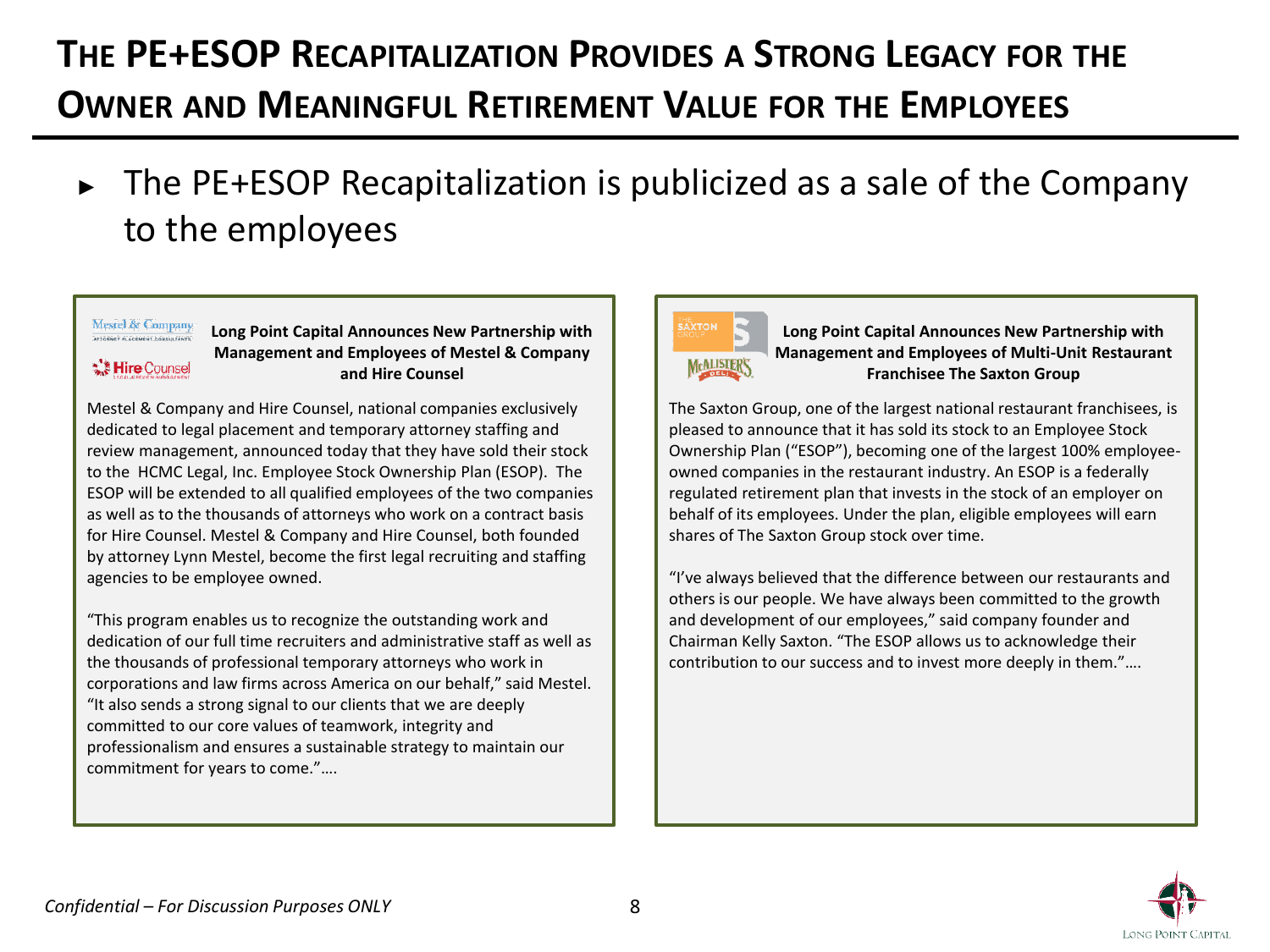## **HOW DOES THE PE+ESOP RECAPITALIZATION DEFER OR ELIMINATE CAPITAL GAINS TAXES?**

Tax savings to the seller are generated through an IRS Section 1042 Rollover

- ► Seller can **DEFER** capital gains taxes if:
	- − Stock is sold to an ESOP
	- − Proceeds are reinvested into qualified replacement property (stocks or bonds of domestic companies) – typically a portfolio of high quality corporate bonds
	- − Cash is borrowed against the replacement property portfolio
- ► Seller can **ELIMINATE** taxation completely by retaining the replacement property until death, at which time the property transitions to heirs with a stepped-up basis

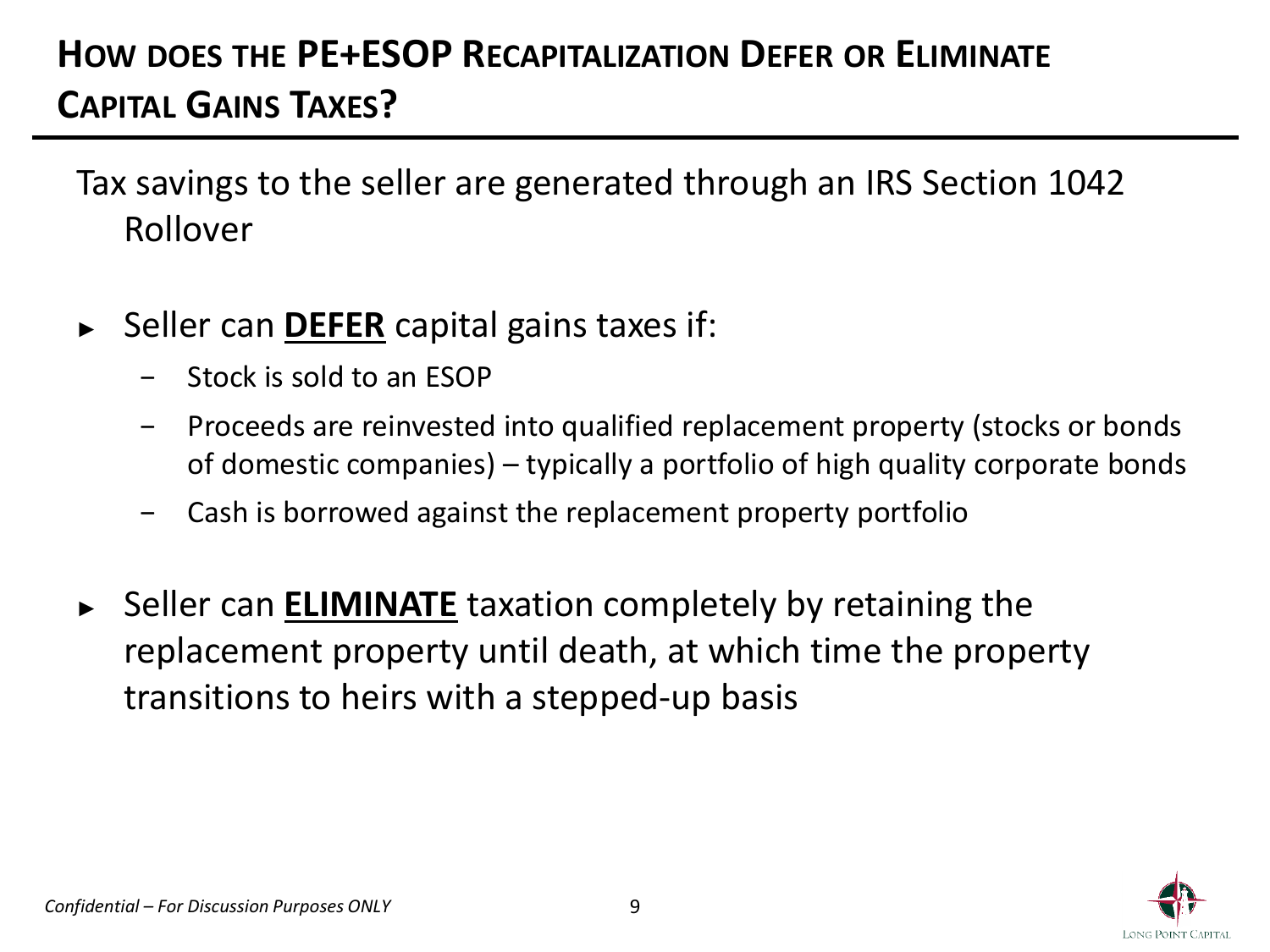## **HOW DOES THE PE+ESOP RECAPITALIZATION REDUCE OR ELIMINATE CORPORATE INCOME TAXES AND INCREASE FREE CASH FLOW?**

- ► The ESOP structure generates more free cash flow through the reduction of taxes in one of two ways:
	- − Elimination of corporate taxes by allocating the taxable income to the ESOP Trust, a tax-exempt entity (the "100% S-Corp ESOP"), or
	- − Significant reduction of corporate taxes by increasing the Company's level of ESOP-related deductions (the "100% C-Corp ESOP")

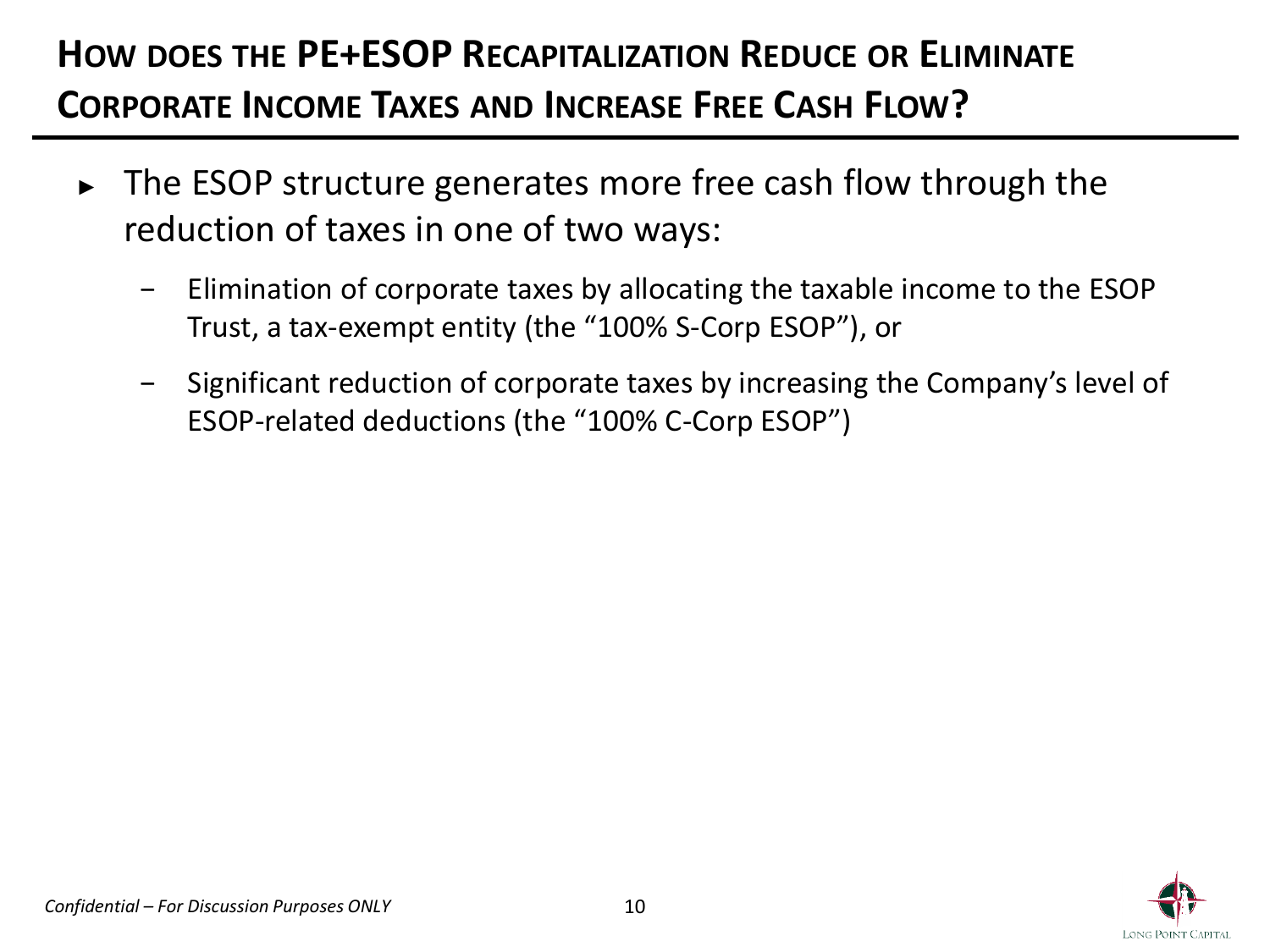## **LONG POINT CAPITAL IS THE LEADING PRIVATE EQUITY FUND INVESTING IN PE+ESOP RECAPITALIZATIONS**

► Long Point Capital has completed six PE+ESOP Recapitalizations

|                          | <b>Sunbury Textile Mills</b> | <b>Atlantic Plywood</b>                 | Hire Counsel /<br><b>Mestel &amp; Company</b> | <b>The Saxton Group</b>                           | <b>Torrent Resources</b>    | <b>UMA Enterprises</b>                            |
|--------------------------|------------------------------|-----------------------------------------|-----------------------------------------------|---------------------------------------------------|-----------------------------|---------------------------------------------------|
| Industry                 | <b>Upholstery Fabric</b>     | <b>Building Products</b>                | Legal Services                                | Restaurants                                       | <b>Stormwater Solutions</b> | Home Accents                                      |
| <b>LPC Legal Counsel</b> | Proskauer Rose<br>K&L Gates  | Nutter McClennen<br>& Fish<br>K&L Gates | K&L Gates                                     | K&L Gates<br>Ropes & Gray                         | K&L Gates<br>Ropes & Gray   | K&L Gates<br>Ropes & Gray                         |
| <b>Senior Lender</b>     | Comerica Bank                | Citizens Bank                           | Fifth Third Bank                              | <b>Fifth Third Bank</b><br><b>GE Capital Corp</b> | <b>Fifth Third Bank</b>     | Fifth Third Bank<br>Union Bank<br>Huntington Bank |
| <b>ESOP Trustee</b>      | LaSalle Bank                 | <b>GreatBanc Trust</b>                  | <b>Wilmington Trust</b>                       | <b>GreatBanc Trust</b>                            | Wilmington Trust            | <b>GreatBanc Trust</b>                            |
| <b>Trustee Counsel</b>   | Morgan Lewis<br>& Bockius    | Morgan Lewis<br>& Bockius               | Morgan Lewis<br>& Bockius                     | <b>Greenberg Traurig</b>                          | <b>ESOP Law Group</b>       | <b>Greenberg Traurig</b>                          |



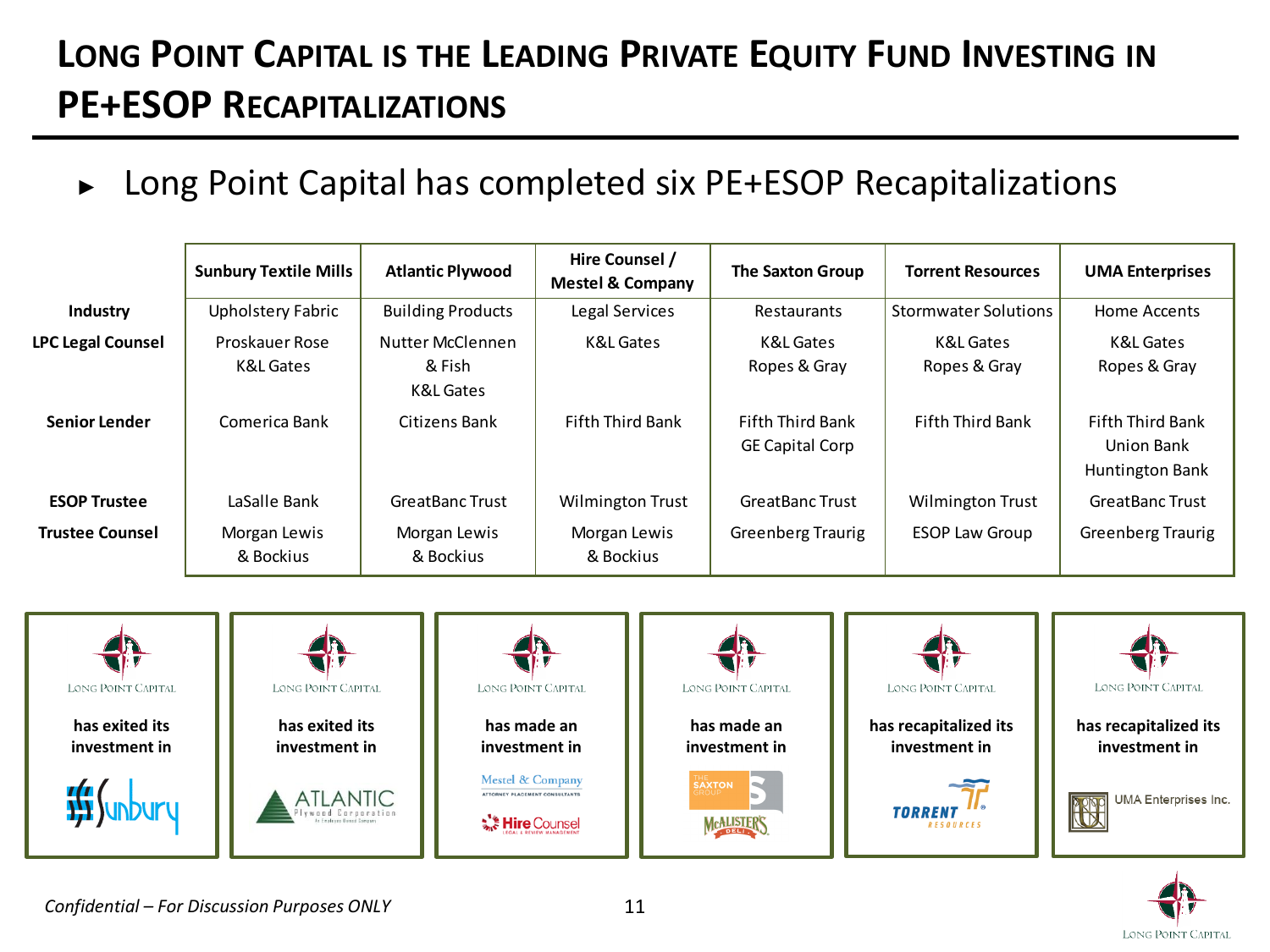- ► Long Point Capital has an outstanding reputation as an investor in entrepreneur owned companies. Our owner references from years of successfully working with entrepreneurs make us a preferred investor
- The PE+ESOP Recapitalization provides significant advantages to the entrepreneur and his company, making Long Point Capital a unique and valued investor in the middle market